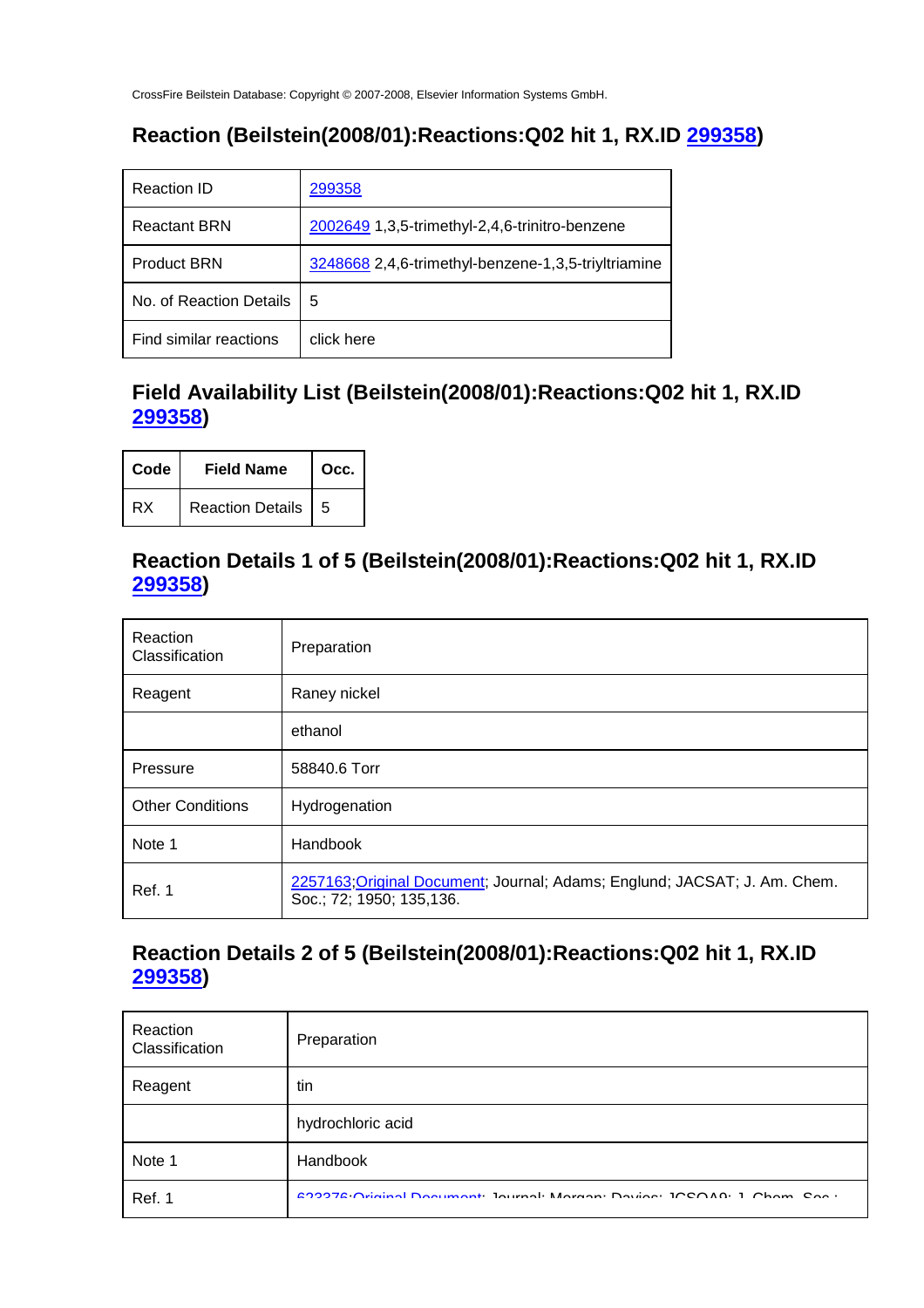### **Reaction Details 3 of 5 (Beilstein(2008/01):Reactions:Q02 hit 1, RX.ID 299358)**

| Reaction<br>Classification | Preparation                                                                                                                             |
|----------------------------|-----------------------------------------------------------------------------------------------------------------------------------------|
| Reagent                    | tin, conc. hydrochloric acid                                                                                                            |
| Ref. 1                     | 5913334; Original Document; Journal; Harada, Yukimasa; Matsunaga, Yoshio;<br>BCSJA8; Bull. Chem. Soc. Jpn.; EN; 61; 8; 1988; 2739-2742. |

#### **Reaction Details 4 of 5 (Beilstein(2008/01):Reactions:Q02 hit 1, RX.ID 299358)**

| Reaction<br>Classification | Preparation                                                                                                                                                                                                                |
|----------------------------|----------------------------------------------------------------------------------------------------------------------------------------------------------------------------------------------------------------------------|
| Yield                      | 80 percent (BRN=3248668)                                                                                                                                                                                                   |
| Reagent                    | NaBH <sub>4</sub> , $Cu(OAc)2$                                                                                                                                                                                             |
| Solvent                    | ag. ethanol                                                                                                                                                                                                                |
| Ref. 1                     | 5996723; Original Document; Journal; Angelis, Stefania de; Batsanov, Andre; Norman,<br>Timothy J.; Parker, David; Senanayake, Kanthi; Vepsalainen, Jouko; JCCCAT; J.<br>Chem. Soc. Chem. Commun.; EN; 22; 1995; 2361-2364. |

#### **Reaction Details 5 of 5 (Beilstein(2008/01):Reactions:Q02 hit 1, RX.ID 299358)**

| Reaction<br>Classification | Preparation                                                                                                                                               |
|----------------------------|-----------------------------------------------------------------------------------------------------------------------------------------------------------|
| Yield                      | 99 percent (BRN=3248668)                                                                                                                                  |
| Reagent                    | H <sub>2</sub>                                                                                                                                            |
| Catalyst                   | Pt on carbon                                                                                                                                              |
| Solvent                    | ethanol                                                                                                                                                   |
| Time                       | $3 \text{ day}(s)$                                                                                                                                        |
| Temperature                | 20C                                                                                                                                                       |
| Pressure                   | 2068.59 Torr                                                                                                                                              |
| <b>Reaction Type</b>       | Hydrogenation                                                                                                                                             |
| Ref. 1                     | 6148471; Original Document; Journal; Parker, David; Senanayake, Kanthi;<br>Venecipinan Joulea Williama Ptofonia: Retegnau Andrej P : Hougrap Judith A K : |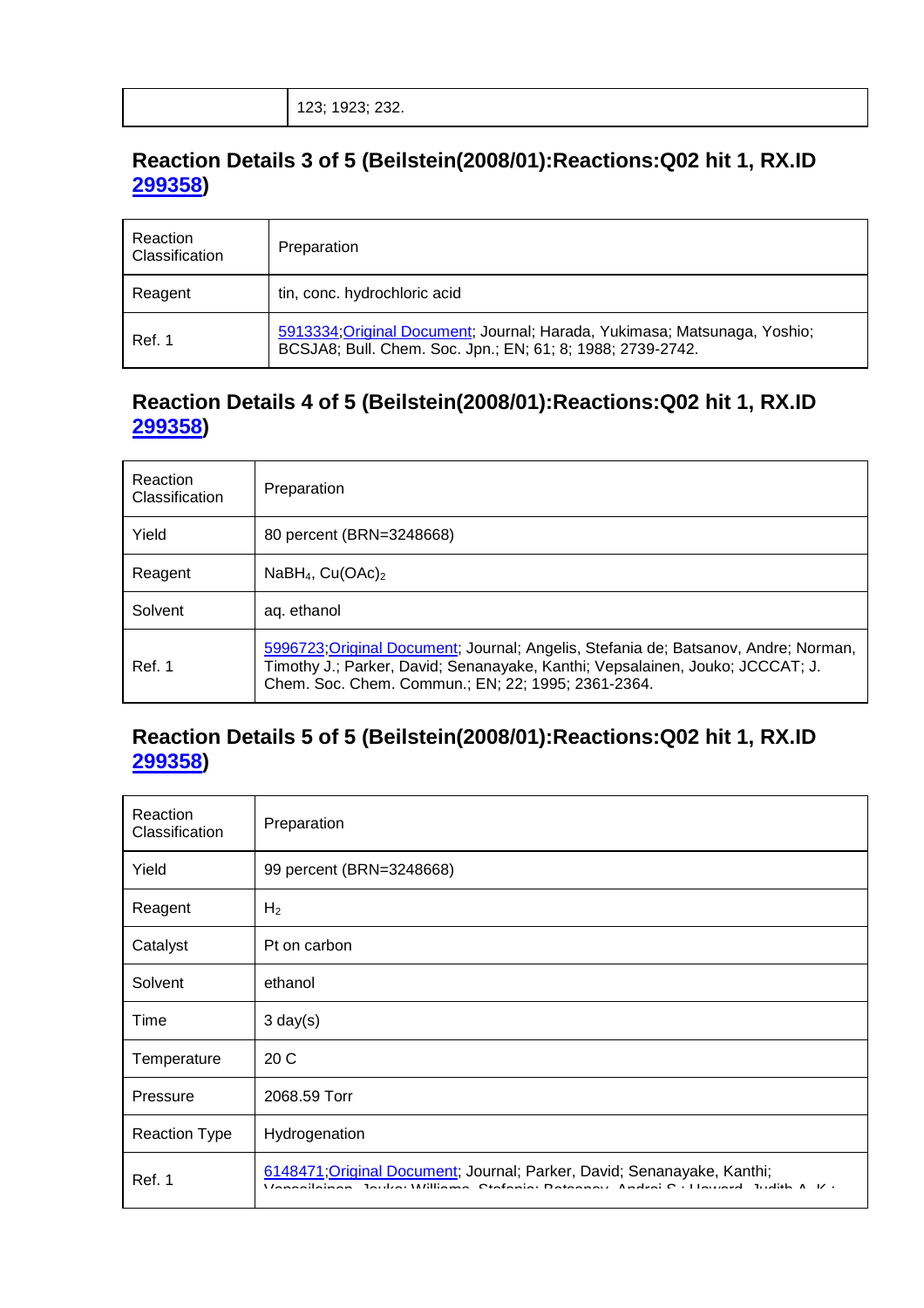| JCPKBH; J. Chem. Soc. Perkin Trans. 2; EN; 8; 1997; 1445 - 1452. |  |
|------------------------------------------------------------------|--|
|------------------------------------------------------------------|--|



## **Reaction (Beilstein(2008/01):Reactions:Q02 hit 2, RX.ID 2052002)**

| Reaction ID             | 2052002                                                     |
|-------------------------|-------------------------------------------------------------|
| <b>Reactant BRN</b>     | 2002649 1,3,5-trimethyl-2,4,6-trinitro-benzene              |
| <b>Product BRN</b>      | 6240455 2,4,6-Trimethyl-1,3,5-benzoltriamin-trihydrochlorid |
| No. of Reaction Details | 1                                                           |
| Find similar reactions  | click here                                                  |

## **Field Availability List (Beilstein(2008/01):Reactions:Q02 hit 2, RX.ID 2052002)**

| Code | <b>Field Name</b>       | Occ. |
|------|-------------------------|------|
| RX   | <b>Reaction Details</b> |      |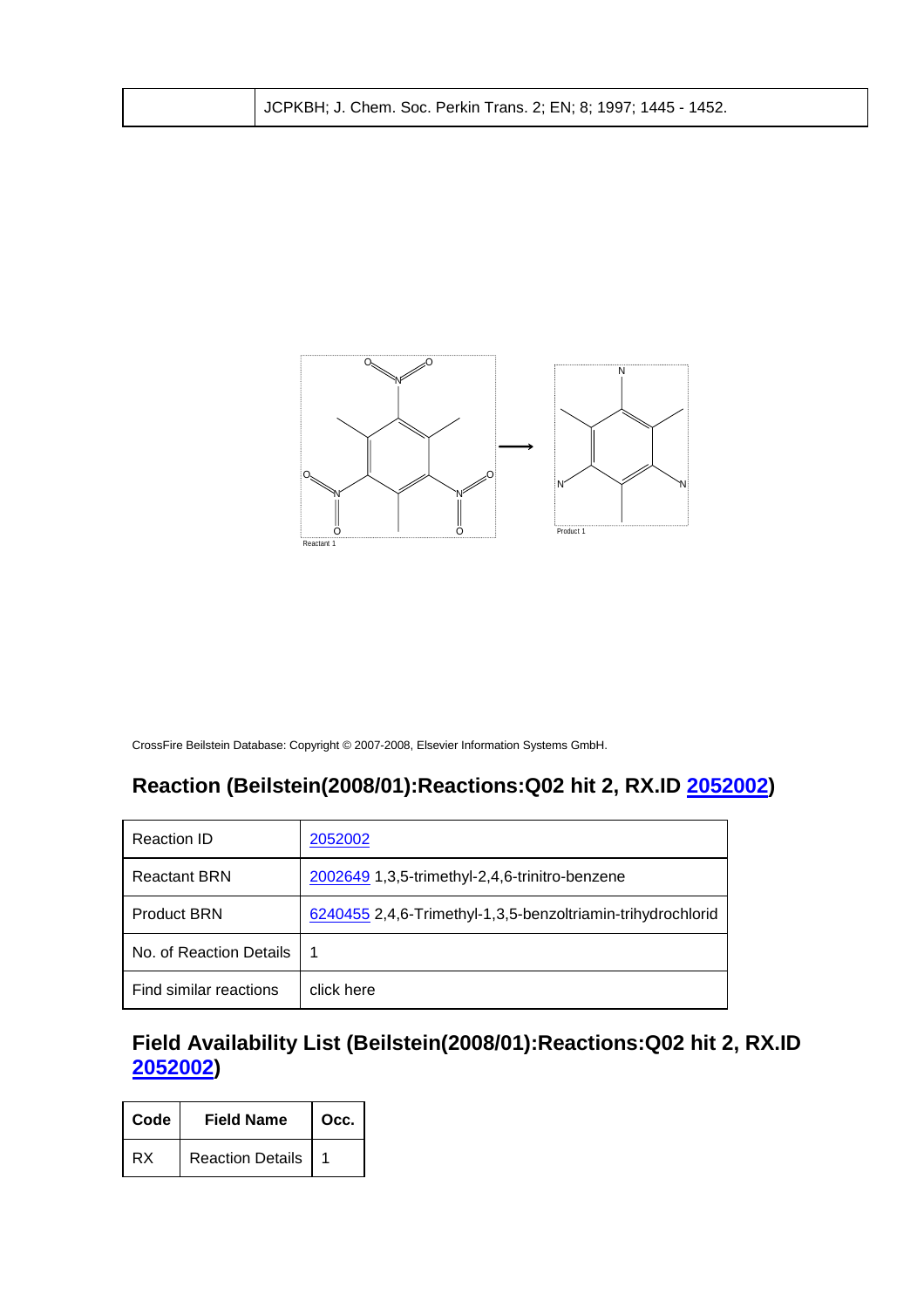# **Reaction Details (Beilstein(2008/01):Reactions:Q02 hit 2, RX.ID 2052002)**

| Reaction<br>Classification | Preparation                                                                                                |
|----------------------------|------------------------------------------------------------------------------------------------------------|
| Yield                      | 56 percent (BRN=6240455)                                                                                   |
| Reagent                    | glac. $CH3COOH$ , aq. HCI, Sn, HCI                                                                         |
| <b>Other Conditions</b>    | Heating                                                                                                    |
| <b>Ref. 1</b>              | 5768981; Original Document; Journal; Risch, Nikolaus; CHBEAM; Chem. Ber.; GE;<br>118; 12; 1985; 4849-4856. |



CrossFire Beilstein Database: Copyright © 2007-2008, Elsevier Information Systems GmbH.

## **Reaction (Beilstein(2008/01):Reactions:Q02 hit 5, RX.ID 8119909)**

| Reaction ID             | 8119909                                             |
|-------------------------|-----------------------------------------------------|
| Reactant                | eso-trinitro-mesitylene                             |
| <b>Product BRN</b>      | 3248668 2,4,6-trimethyl-benzene-1,3,5-triyltriamine |
| No. of Reaction Details |                                                     |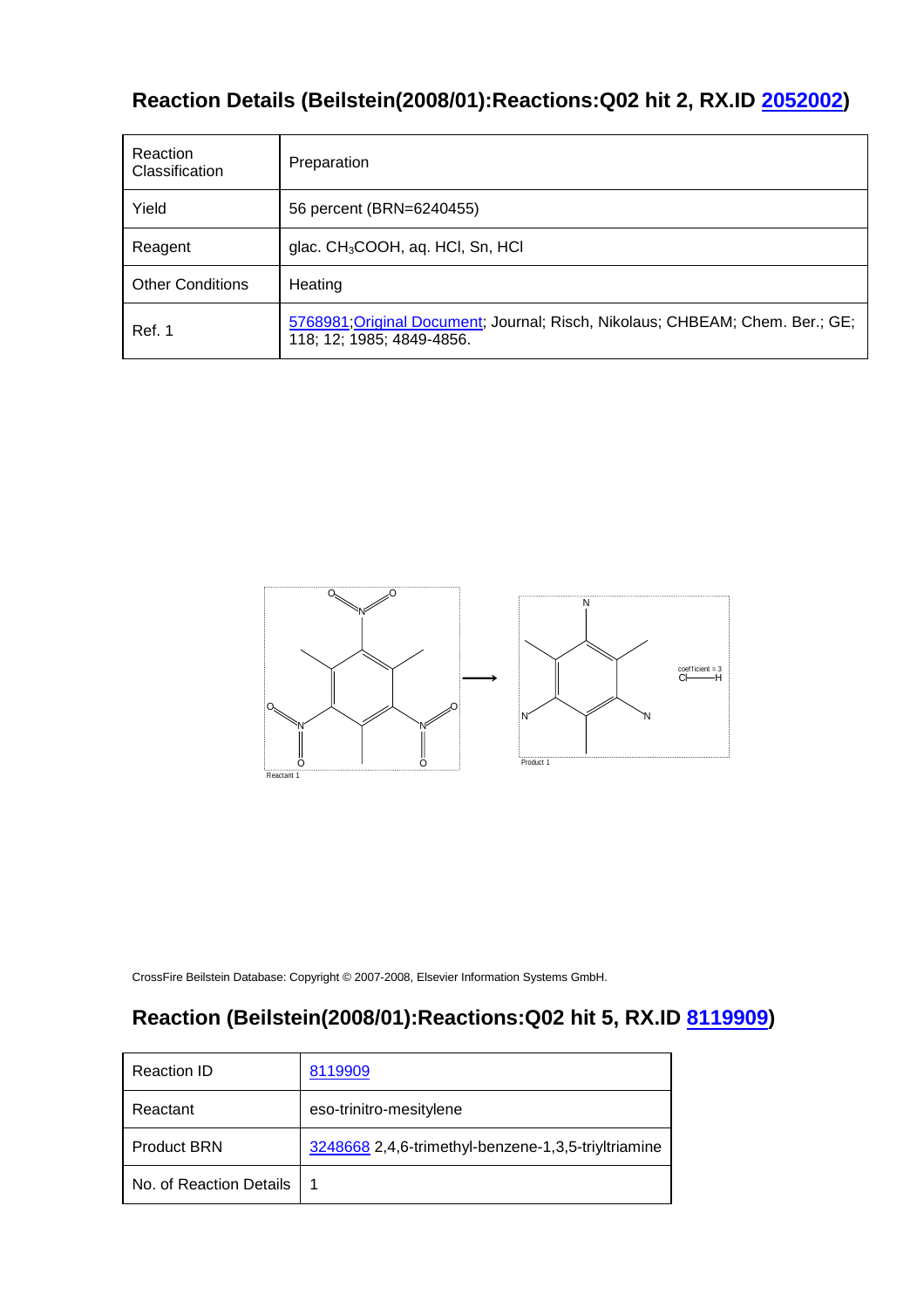### **Field Availability List (Beilstein(2008/01):Reactions:Q02 hit 5, RX.ID 8119909)**

| Code | <b>Field Name</b>       | Occ. |
|------|-------------------------|------|
| RX   | <b>Reaction Details</b> |      |

## **Reaction Details (Beilstein(2008/01):Reactions:Q02 hit 5, RX.ID 8119909)**

| Reaction<br>Classification | Preparation (half reaction)                                                                     |
|----------------------------|-------------------------------------------------------------------------------------------------|
| Reagent                    | tin                                                                                             |
|                            | hydrochloric acid                                                                               |
|                            | acetic acid                                                                                     |
| Note 1                     | Handbook                                                                                        |
| Ref. 1                     | 2226753; Original Document; Journal; Weidell; Wenzel; MOCMB7; Monatsh.<br>Chem.; 19; 1898; 237. |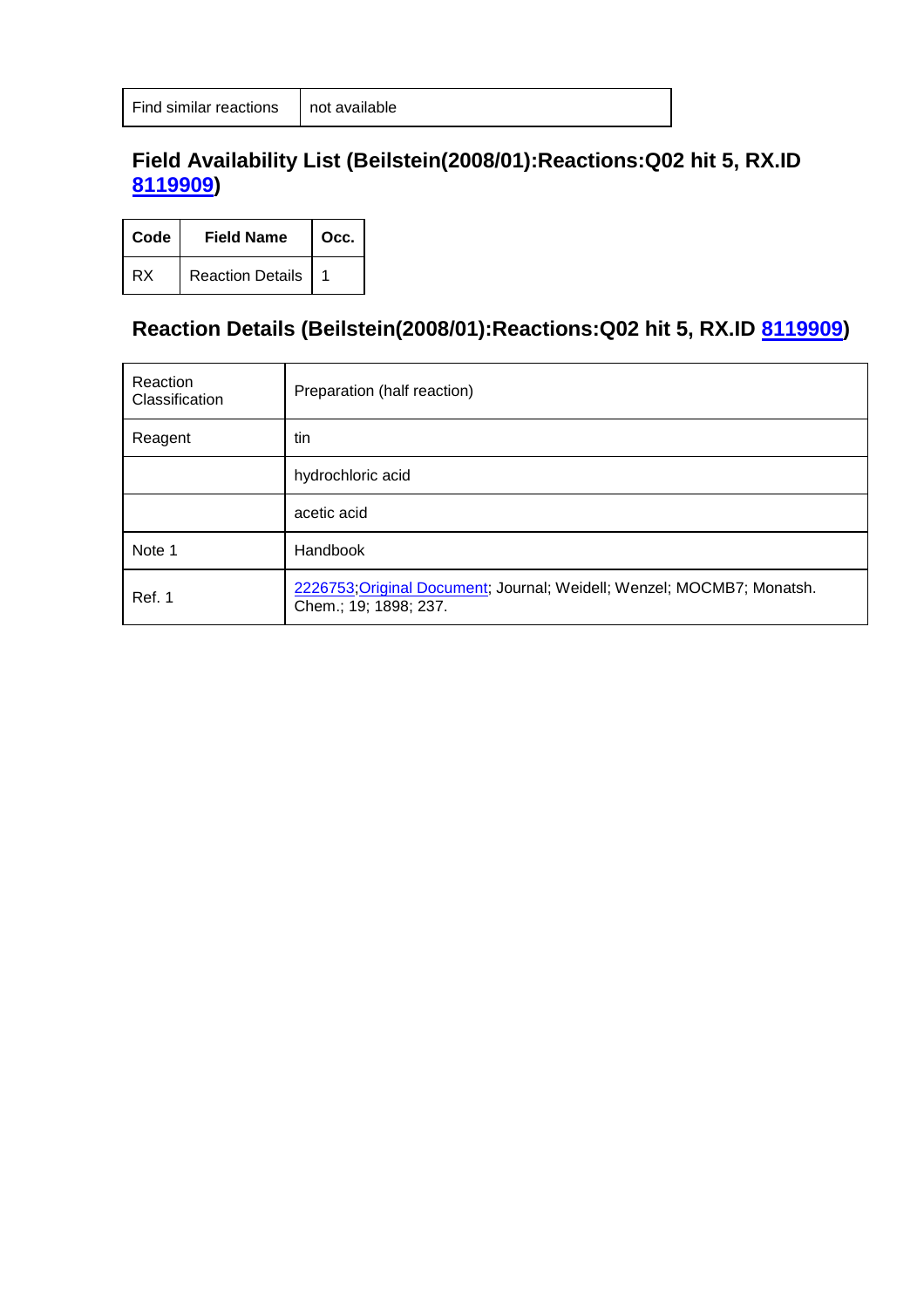

## **Reaction (Beilstein(2008/01):Reactions:Q03 hit 1, RX.ID 132383)**

| Reaction ID             | 132383                                         |
|-------------------------|------------------------------------------------|
| <b>Reactant BRN</b>     | 1364114 2,4,6-trimethyl-benzaldehyde           |
| <b>Product BRN</b>      | 2002649 1,3,5-trimethyl-2,4,6-trinitro-benzene |
| No. of Reaction Details | 1                                              |
| Find similar reactions  | click here                                     |

## **Field Availability List (Beilstein(2008/01):Reactions:Q03 hit 1, RX.ID 132383)**

| Code | <b>Field Name</b>       | Occ. |
|------|-------------------------|------|
| RX   | <b>Reaction Details</b> |      |

**Reaction Details (Beilstein(2008/01):Reactions:Q03 hit 1, RX.ID 132383)**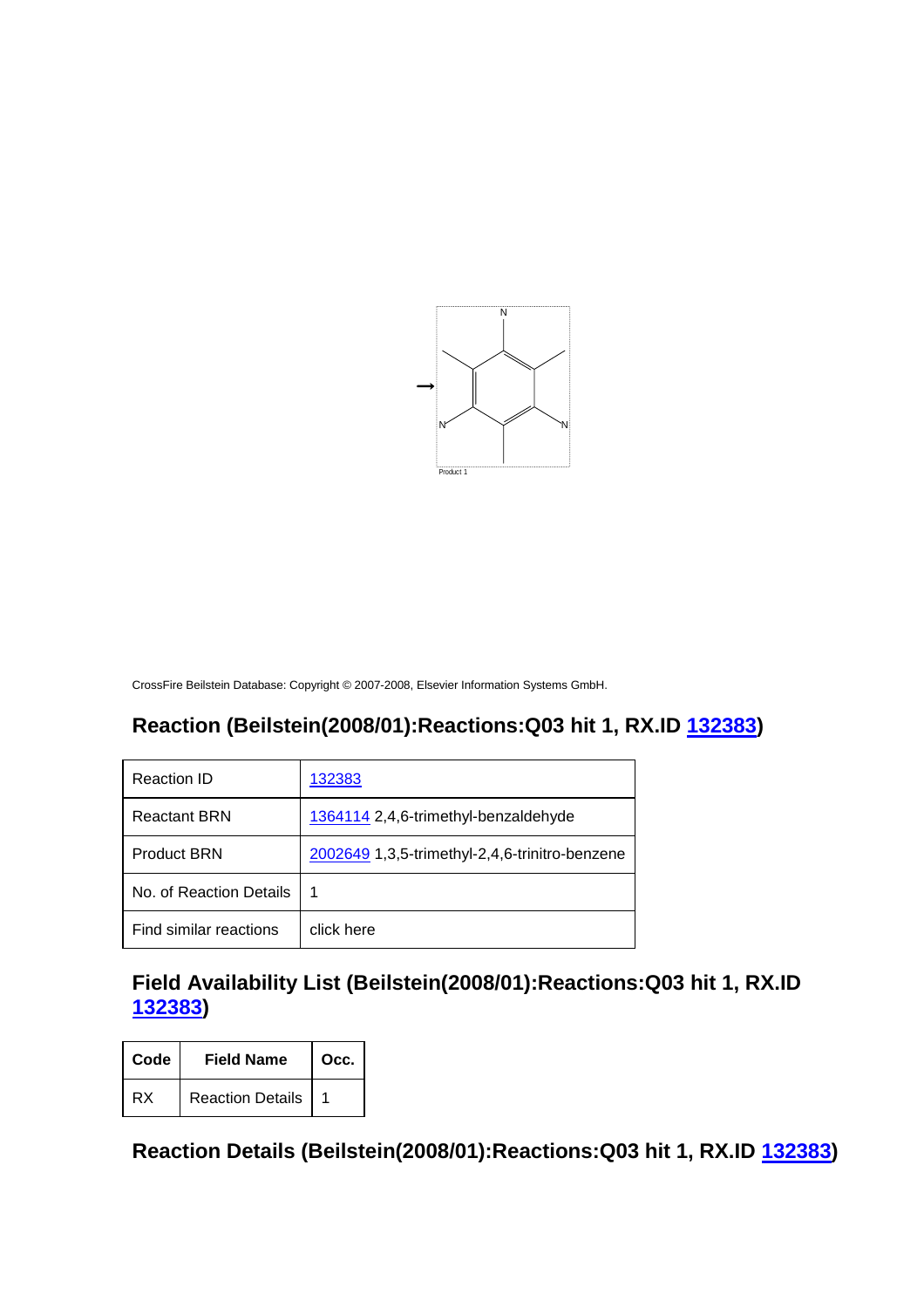| Reaction<br>Classification | Preparation                                                                                        |
|----------------------------|----------------------------------------------------------------------------------------------------|
| Reagent                    | concentrated $H_2SO_4$                                                                             |
|                            | fuming nitric acid                                                                                 |
| Note 1                     | Handbook                                                                                           |
| Ref. 1                     | 1702171; Original Document; Journal; Hinkel; Ayling; Morgan; JCSOA9; J. Chem.<br>Soc.; 1931; 1170. |



# **Reaction (Beilstein(2008/01):Reactions:Q03 hit 3, RX.ID 826148)**

| Reaction ID             | 826148                                         |
|-------------------------|------------------------------------------------|
| <b>Reactant BRN</b>     | 906806 1,3,5-trimethyl-benzene                 |
| <b>Product BRN</b>      | 2002649 1,3,5-trimethyl-2,4,6-trinitro-benzene |
| No. of Reaction Details | 6                                              |
| Find similar reactions  | click here                                     |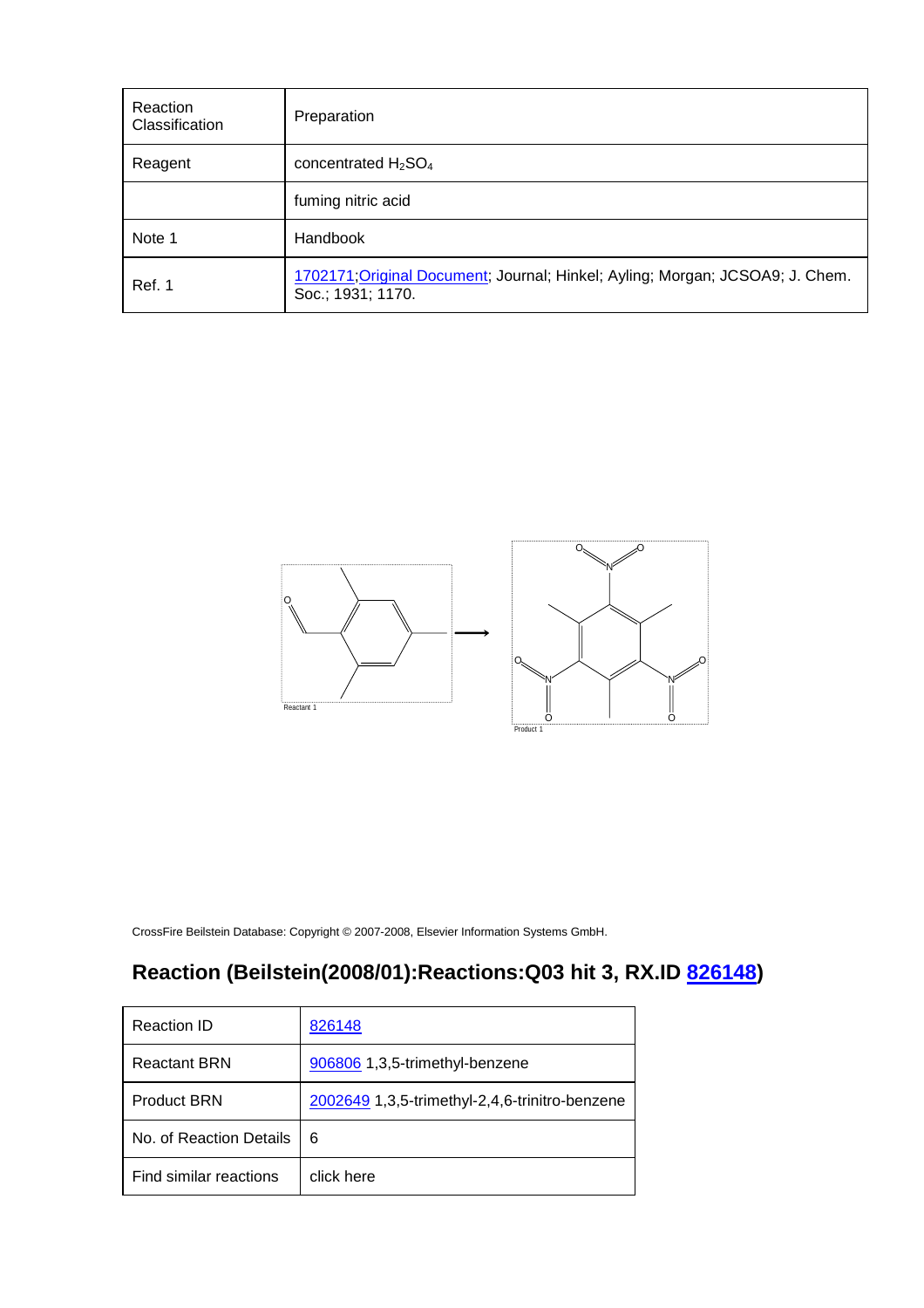#### **Field Availability List (Beilstein(2008/01):Reactions:Q03 hit 3, RX.ID 826148)**

| Code | <b>Field Name</b>  | Occ. |
|------|--------------------|------|
| RX   | Reaction Details 6 |      |

#### **Reaction Details 1 of 6 (Beilstein(2008/01):Reactions:Q03 hit 3, RX.ID 826148)**

| Reaction<br>Classification | Preparation                                                                                                                                              |
|----------------------------|----------------------------------------------------------------------------------------------------------------------------------------------------------|
| Reagent                    | $HNO3+H2SO4$                                                                                                                                             |
| Note 1                     | Handbook                                                                                                                                                 |
| Ref. 1                     | 1666178; Original Document; Journal; Fittig; JLACBF; Justus Liebigs Ann. Chem.;<br>141; 1867; 134.                                                       |
| Ref. 2                     | 1666179; Original Document; Journal; Hofmann, A. W.; JLACBF; Justus Liebigs Ann.<br>Chem.; 71; 1849; 129.                                                |
| Ref. 3                     | 2151248; Original Document; Journal; Cahours; ANCPAC; Ann. Chim. (Paris); <3> 25;<br>1849; 6, 11; JLACBF; Justus Liebigs Ann. Chem.; 69; 1849; 230, 232. |

#### **Reaction Details 2 of 6 (Beilstein(2008/01):Reactions:Q03 hit 3, RX.ID 826148)**

| Reaction<br>Classification | Preparation                                                                                          |
|----------------------------|------------------------------------------------------------------------------------------------------|
| Reagent                    | sulfuric acid                                                                                        |
| <b>Other Conditions</b>    | man giesst die Loesung in Salpetersaeure                                                             |
| Note 1                     | Handbook                                                                                             |
| Ref. 1                     | 1514124; Original Document; Journal; Blanksma; RTCPA3; Recl. Trav. Chim.<br>Pays-Bas; 21; 1902; 325. |

#### **Reaction Details 3 of 6 (Beilstein(2008/01):Reactions:Q03 hit 3, RX.ID 826148)**

| Reaction<br>Classification | Chemical behaviour              |
|----------------------------|---------------------------------|
| Yield                      | 95 percent (BRN=2002649)        |
| Reagent                    | $NO2, O3, MeSO3H$               |
| Solvent                    | CH <sub>2</sub> Cl <sub>2</sub> |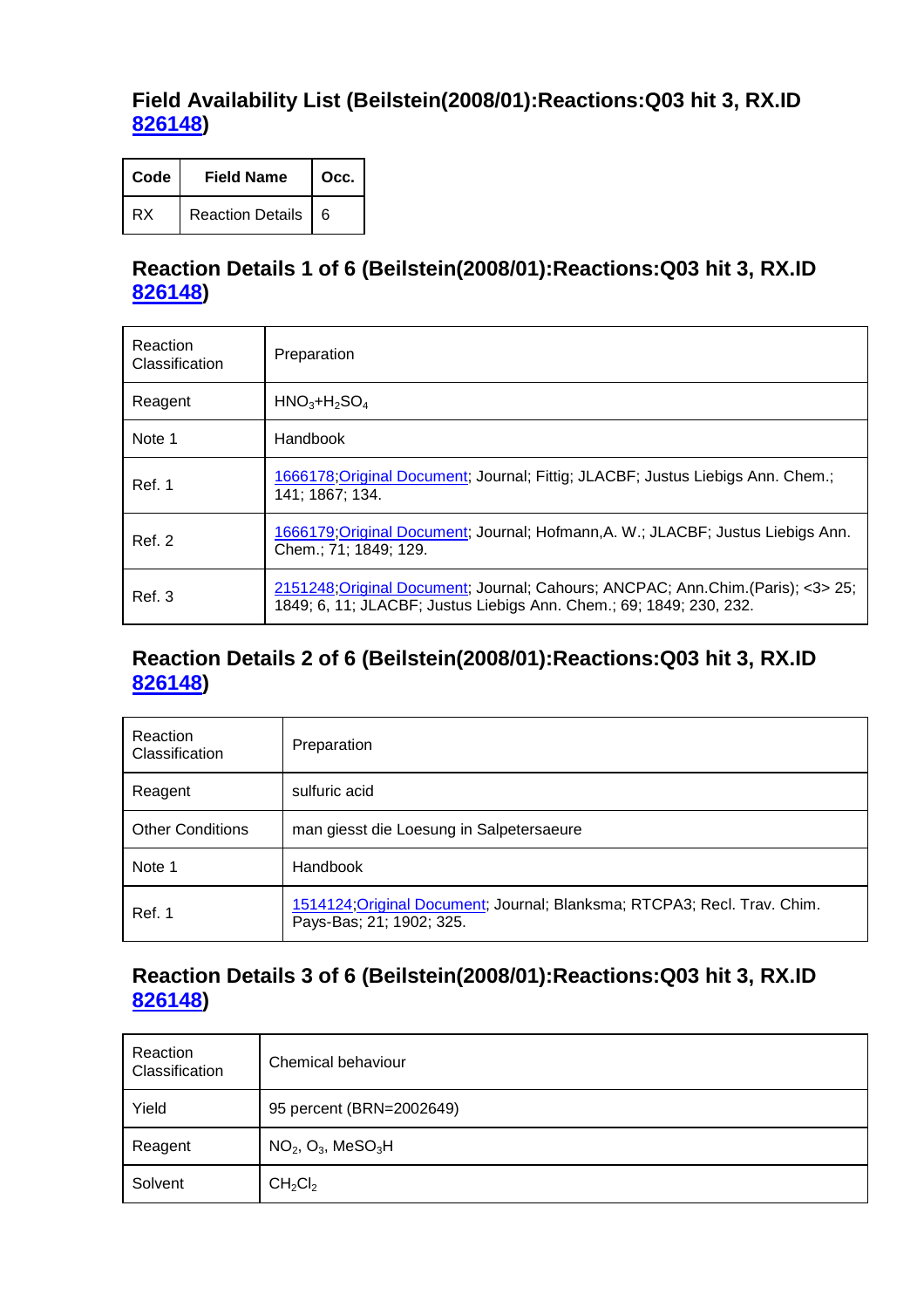| Temperature             | $-10 - 0C$                                                                                                                                                                           |
|-------------------------|--------------------------------------------------------------------------------------------------------------------------------------------------------------------------------------|
| <b>Other Conditions</b> | other arenes                                                                                                                                                                         |
| <b>Subject Studied</b>  | Product distribution                                                                                                                                                                 |
| Ref. 1                  | 5579476; Original Document; Journal; Suzuki, Hitomi; Murashima, Takashi; Shimizu,<br>Kazuhiro; Tsukamoto, Kenkichi; JCCCAT; J. Chem. Soc. Chem. Commun.; EN; 15;<br>1991; 1049-1050. |

### **Reaction Details 4 of 6 (Beilstein(2008/01):Reactions:Q03 hit 3, RX.ID 826148)**

| Reaction<br>Classification | Preparation                                                                                                                                                                          |
|----------------------------|--------------------------------------------------------------------------------------------------------------------------------------------------------------------------------------|
| Yield                      | 95 percent (BRN=2002649)                                                                                                                                                             |
| Reagent                    | $MeSO3H$ , NO <sub>2</sub> , O <sub>3</sub>                                                                                                                                          |
| Solvent                    | CH <sub>2</sub> Cl <sub>2</sub>                                                                                                                                                      |
| Temperature                | $-10 - 0C$                                                                                                                                                                           |
| Ref. 1                     | 5579476; Original Document; Journal; Suzuki, Hitomi; Murashima, Takashi; Shimizu,<br>Kazuhiro; Tsukamoto, Kenkichi; JCCCAT; J. Chem. Soc. Chem. Commun.; EN; 15;<br>1991; 1049-1050. |

### **Reaction Details 5 of 6 (Beilstein(2008/01):Reactions:Q03 hit 3, RX.ID 826148)**

| Reaction<br>Classification | Preparation                                                                                                |
|----------------------------|------------------------------------------------------------------------------------------------------------|
| Yield                      | 97 percent (BRN=2002649)                                                                                   |
| Reagent                    | conc. $H_2SO_4$ , fuming nitric acid                                                                       |
| <b>Other Conditions</b>    | 8-12 deg C, r.t., 30 min                                                                                   |
| Ref. 1                     | 5768981; Original Document; Journal; Risch, Nikolaus; CHBEAM; Chem. Ber.; GE;<br>118; 12; 1985; 4849-4856. |

## **Reaction Details 6 of 6 (Beilstein(2008/01):Reactions:Q03 hit 3, RX.ID 826148)**

| Reaction<br>Classification | Preparation                            |
|----------------------------|----------------------------------------|
| Yield                      | 92 percent (BRN=2002649)               |
| Reagent                    | 90 percent $HNO3$ , 94 percent $H2SO4$ |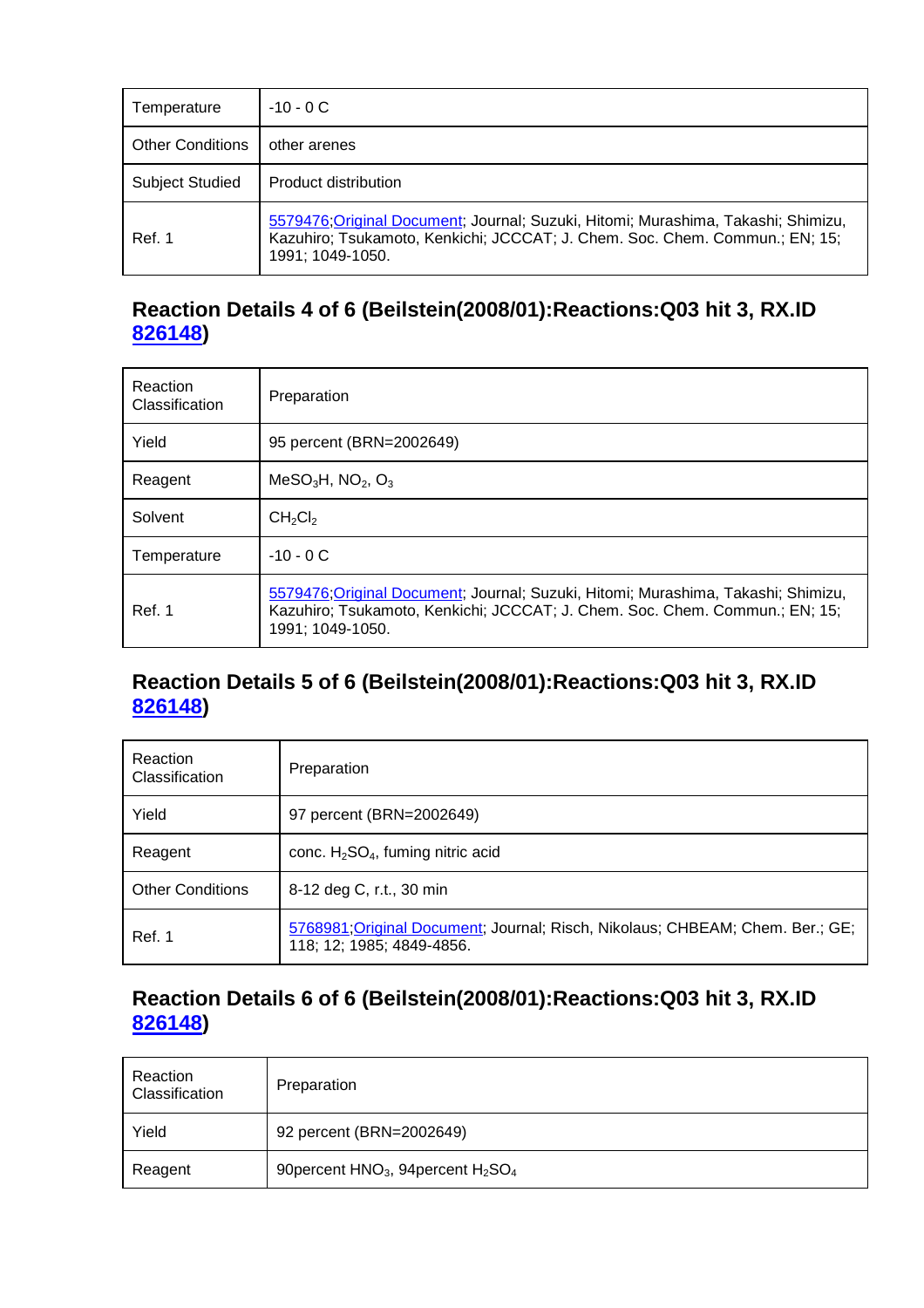| Time        | 1 hour(s)                                                                                                                                     |
|-------------|-----------------------------------------------------------------------------------------------------------------------------------------------|
| Temperature | 75 C                                                                                                                                          |
| Ref. 1      | 6044209; Original Document; Journal; Adamson, George A.; Rees, Charles W.;<br>JCPRB4; J. Chem. Soc. Perkin Trans. 1; EN; 13; 1996; 1535-1544. |



## **Reaction (Beilstein(2008/01):Reactions:Q03 hit 4, RX.ID 947055)**

| Reaction ID             | 947055                                         |
|-------------------------|------------------------------------------------|
| <b>Reactant BRN</b>     | 1252144 1,3,5-trinitro-benzene                 |
|                         | 1735581 di-tert-butyl peroxide                 |
| <b>Product BRN</b>      | 2002649 1,3,5-trimethyl-2,4,6-trinitro-benzene |
| No. of Reaction Details | 1                                              |
| Find similar reactions  | click here                                     |

**Field Availability List (Beilstein(2008/01):Reactions:Q03 hit 4, RX.ID 947055)**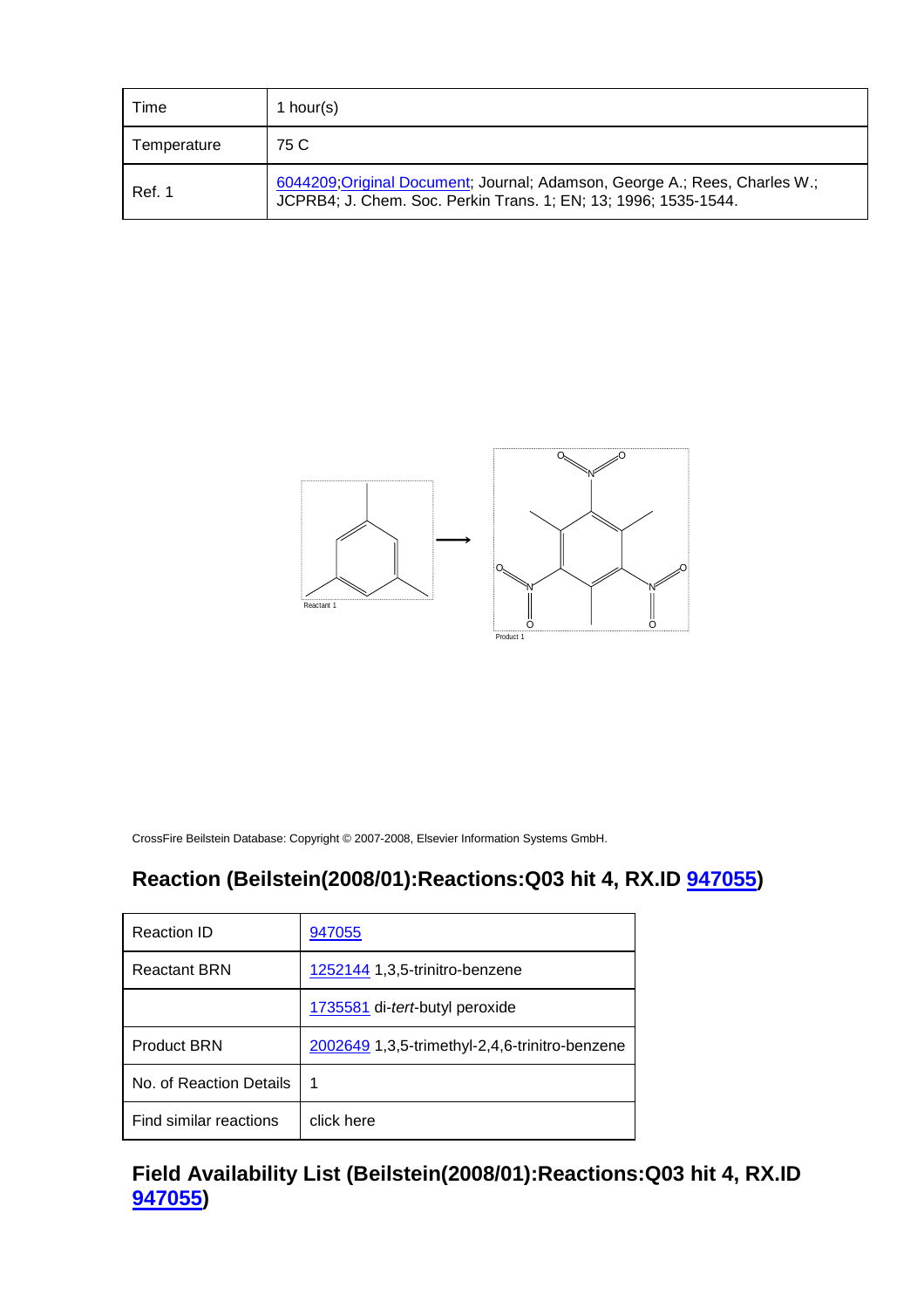| Code | <b>Field Name</b>       | Occ. |
|------|-------------------------|------|
| RX   | <b>Reaction Details</b> |      |

# **Reaction Details (Beilstein(2008/01):Reactions:Q03 hit 4, RX.ID 947055)**

| Reaction<br>Classification | Preparation                                                                                                     |
|----------------------------|-----------------------------------------------------------------------------------------------------------------|
| Solvent                    | chlorobenzene                                                                                                   |
| <b>Other Conditions</b>    | Heating                                                                                                         |
| Ref. 1                     | 159234; Original Document; Journal; Jackson, R.A.; Waters, W.A.; JCSOA9; J.<br>Chem. Soc.; EN; 1960; 1653-1657. |







CrossFire Beilstein Database: Copyright © 2007-2008, Elsevier Information Systems GmbH.

## **Reaction (Beilstein(2008/01):Reactions:Q03 hit 11, RX.ID 7443420)**

| Reaction ID | 7443420                      |
|-------------|------------------------------|
| Reactant    | mesitylene-sulfonic acid-(2) |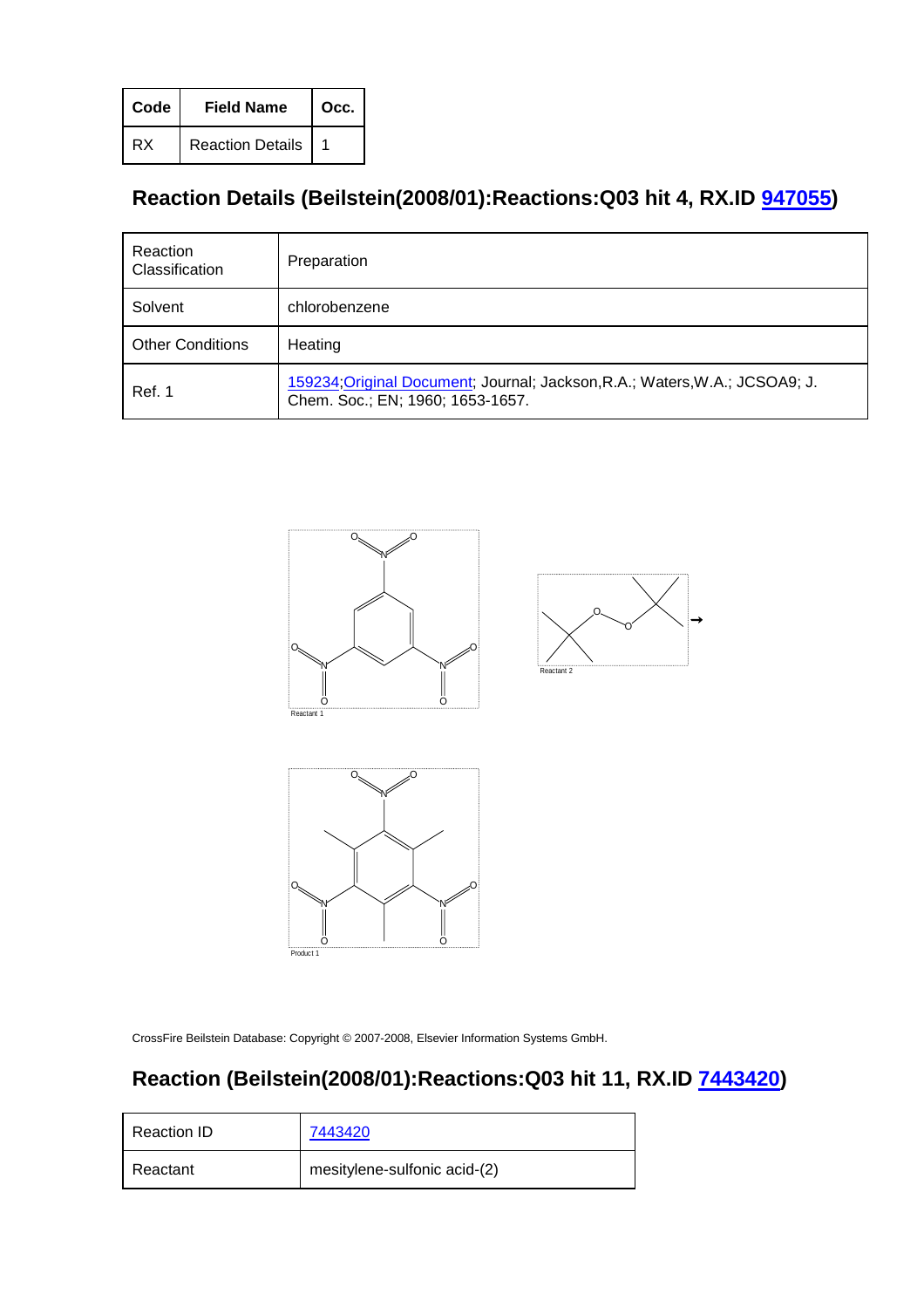| Product                 | 4.6-dinitro-mesitylene-sulfonic acid-(2)       |
|-------------------------|------------------------------------------------|
| <b>Product BRN</b>      | 2002649 1,3,5-trimethyl-2,4,6-trinitro-benzene |
| No. of Reaction Details |                                                |
| Find similar reactions  | not available                                  |

## **Field Availability List (Beilstein(2008/01):Reactions:Q03 hit 11, RX.ID 7443420)**

| Code | <b>Field Name</b>       | Occ. |
|------|-------------------------|------|
| RX   | <b>Reaction Details</b> |      |

## **Reaction Details (Beilstein(2008/01):Reactions:Q03 hit 11, RX.ID 7443420)**

| Reaction<br>Classification | Preparation (half reaction)                                                            |
|----------------------------|----------------------------------------------------------------------------------------|
| Reagent                    | $HNO3+H2SO4$                                                                           |
| Temperature                | $10 - 40 C$                                                                            |
| Note 1                     | Handbook                                                                               |
| Ref. 1                     | 1683050; Original Document; Journal; Gibson; JCSOA9; J. Chem. Soc.; 117;<br>1920; 950. |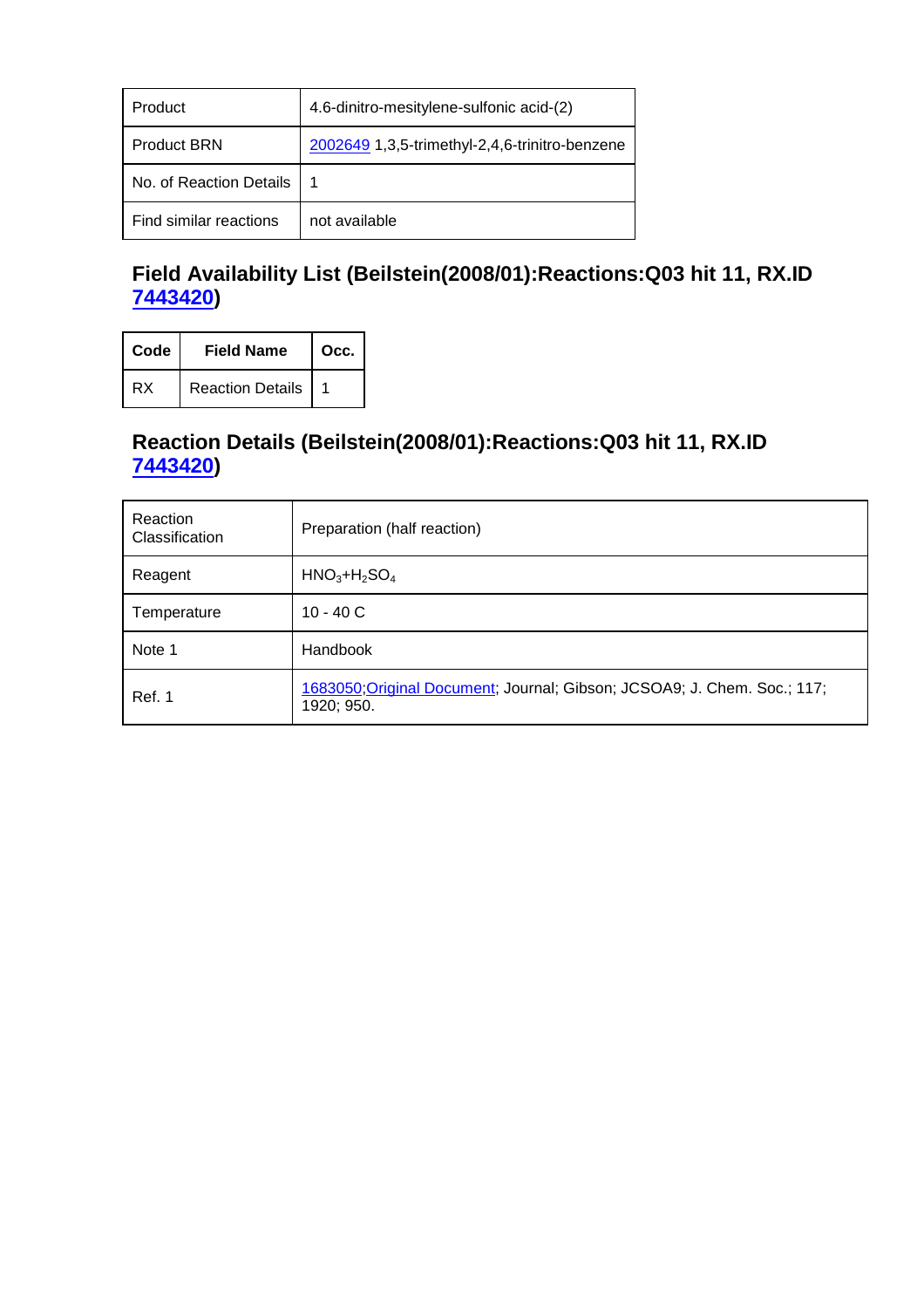

## **Reaction (Beilstein(2008/01):Reactions:Q03 hit 9, RX.ID 7443418)**

| Reaction ID             | 7443418                                          |
|-------------------------|--------------------------------------------------|
| Reactant                | barium salt of/the/ mesitylene-sulfonic acid-(2) |
| Product                 | 4.6-dinitro-mesitylene-sulfonic acid-(2)         |
| <b>Product BRN</b>      | 2002649 1,3,5-trimethyl-2,4,6-trinitro-benzene   |
| No. of Reaction Details | 1                                                |
| Find similar reactions  | not available                                    |

#### **Field Availability List (Beilstein(2008/01):Reactions:Q03 hit 9, RX.ID 7443418)**

| Code | <b>Field Name</b>       | Occ. |
|------|-------------------------|------|
| RX   | <b>Reaction Details</b> |      |

**Reaction Details (Beilstein(2008/01):Reactions:Q03 hit 9, RX.ID 7443418)**